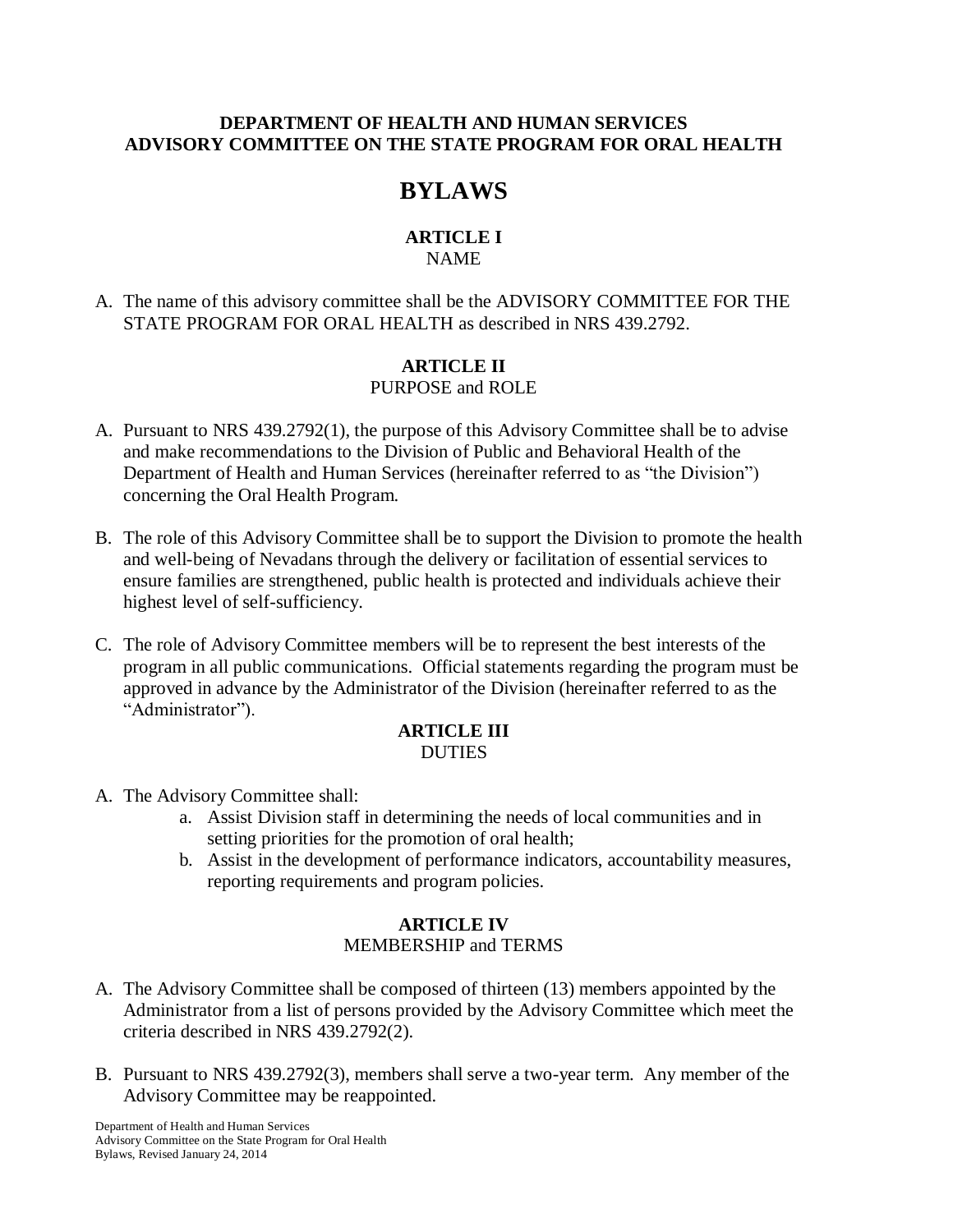- C. Each member is expected to participate in a majority of the meetings and activities. The Advisory Committee may, after discussion, request a member resign due to absences.
- D. Any member may be removed from the Committee with or without cause by an affirmative vote of the majority of members present at a regularly called meeting when a quorum is present. A fifteen (15) day written notice of the proposed removal shall be given to all members with the notice of the meeting. The member sought to be removed will be given fifteen (15) day written notice informing him or her of the proposed removal and providing the opportunity to be present, to be heard and to vote at the next meeting at which his or her removal is considered or sought. The written notice shall be sent to the most recent electronic mail address with return receipt and/or certified mail with return receipt provided by the member.
- E. Upon the occurrence of any vacancy, the Advisory Committee shall make recommendations to the Administrator to appoint a new member. When a member is appointed to fill an unfinished term, that member shall complete the unfinished term and will be eligible to be appointed for additional terms.

## **ARTICLE V OFFICERS**

- A. The Advisory Committee shall:
	- a. At the first meeting of the biennium, the Advisory Committee shall elect a Chair as required by NRS 439.2792(7) and a Vice Chair from among its members.
		- i. The nominee receiving the highest number of votes for each of the two positions shall serve in the respective office.
	- b. The Chair shall preside at all meetings and generally supervise the affairs of the Advisory Committee, or designate a representative to do so.
	- c. The Vice Chair shall assist and assume the duties of the Chair in case of his absence.
	- d. Terms of office shall be for one (1) year with eligibility for re-election for one additional consecutive term.

## **ARTICLE VI**

## MEETING PROCEDURES and PROTOCOL

- A. The Advisory Committee shall:
	- a. As specified in NRS 439.2792(7), meet at the call of the Director of the Department of Health and Human Services, the Chair or a majority of its members as necessary, within the budgetary constraints of the Advisory Committee, but not to exceed six meetings per year; and
	- b. Adopt rules for its own management and government.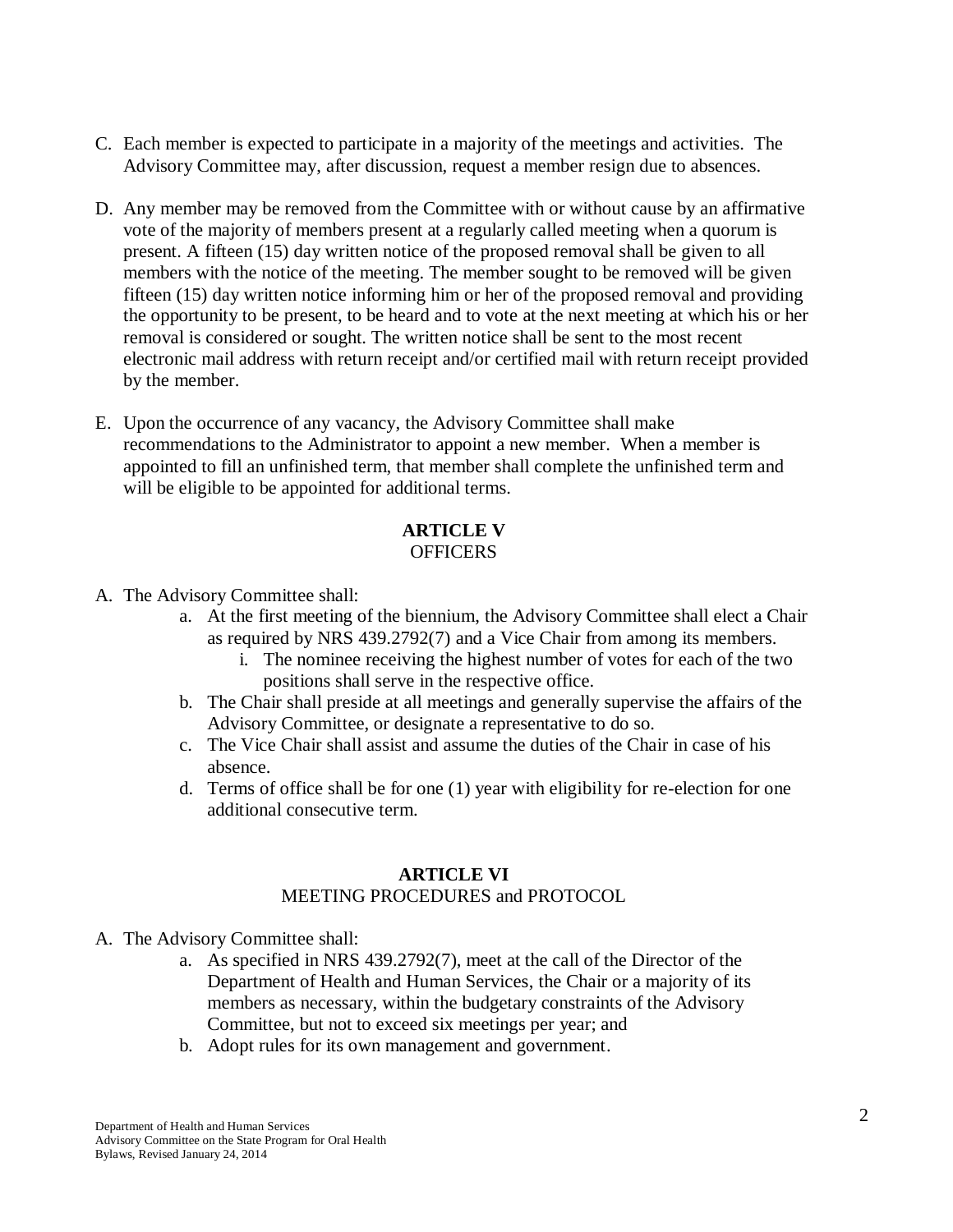- B. A majority of the members of the Advisory Committee constitutes a quorum for the transaction of business, and a majority of a quorum present at any meeting is sufficient for any official action taken by the Advisory Committee pursuant to NRS 439.2792(6).
- C. All proceedings and actions shall be conducted in accordance with the Nevada Open Meeting Law in Chapter 241 of the Nevada Revised Statutes.
- D. Advisory Committee members shall, to the extent practicable, inform department staff at least twenty-four (24) hours in advance of an anticipated absence.
- E. In the event that a videoconference is scheduled to accommodate Advisory Committee members or the public, the following procedures will be observed:
	- a. Speakers will identify themselves to the Chair for the benefit of remote participants;
	- b. The Chair will restate the names of members who make and second motions requiring action:
	- c. All members will facilitate the process by observing the following:
		- i. Refraining from informal speech or conversation that is not intended for public consumption;
		- ii. Proactive inclusion of members from remote sites; and
		- iii. Attentiveness to speakers from remote sites.

## **ARTICLE VII** WORK GROUPS

- A. The Chair of the Advisory Committee or Interim Chair if a Chair has not been appointed may appoint groups composed of members of the Advisory Committee, former members of the Advisory Committee and members of the public who have relevant experience or knowledge.
- B. Work groups may be formed for the purpose of considering specific problems or matters related to and within the scope of activities of the Advisory Committee.
- C. Work groups may take action with a majority of members present.
- D. Work groups are subject to the open meeting law requirements (posting of agenda, minutes, etc.).
- E. All recommendations approved by work groups will be forwarded to the Oral Health Advisory Committee for further action.

#### **ARTICLE VIII EXPENSES**

A. All members of the Advisory Committee will serve without compensation, while engaged in the business of the Advisory Committee.